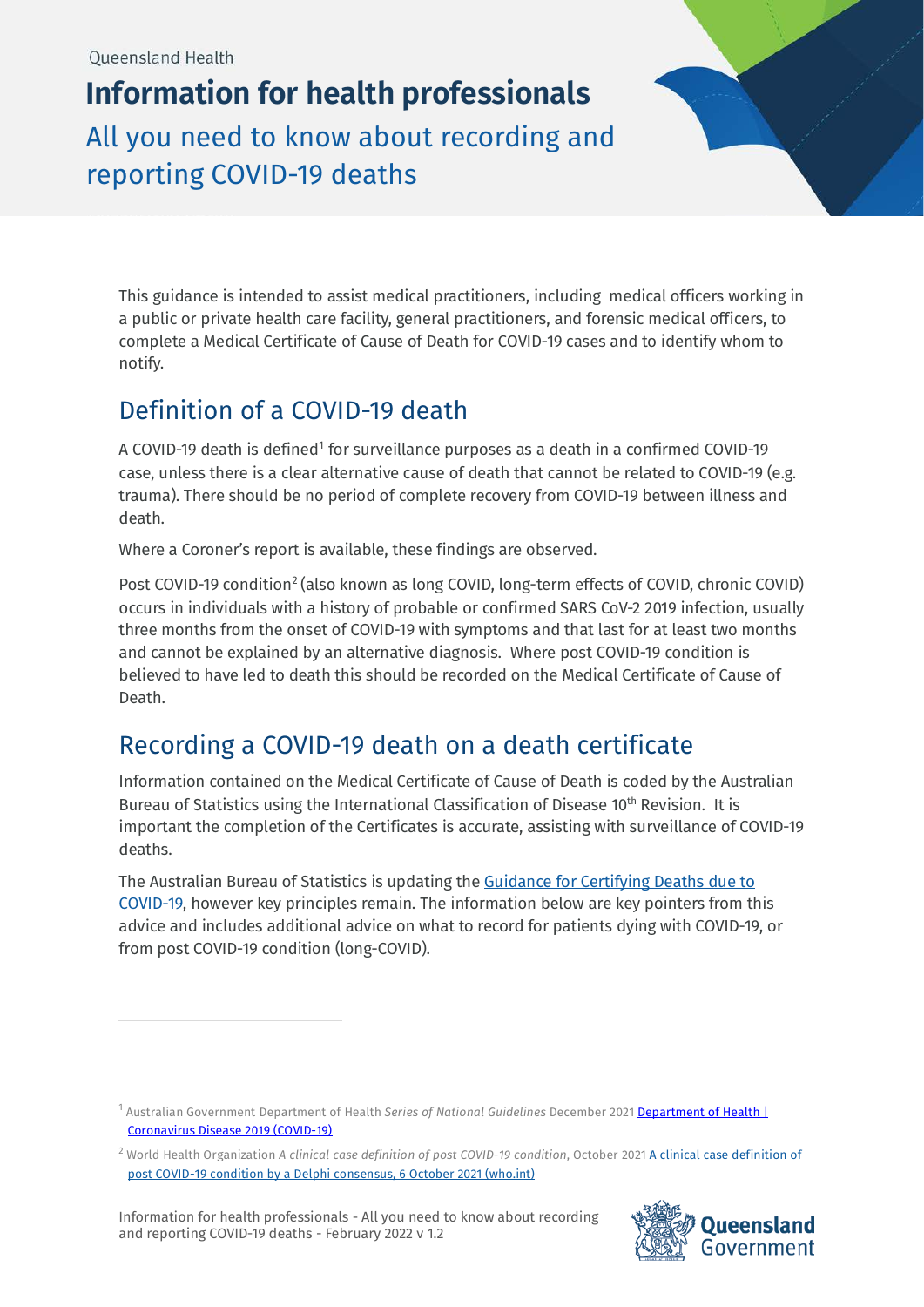### Terminology to be used on a Medical Certificate of Cause of Death

**COVID-19** or **Coronavirus Disease 2019** should be certified on the Medical Certificate of Cause of Death. It should be clear it is the 2019 strain of disease.



## Recording a death "from" COVID-19

If the underlying cause of the death is COVID-19, then "COVID-19" should be recorded in Part 1 of the Medical Certificate of Cause of Death and be included on the lowest line as the underlying cause with all antecedent conditions and symptoms (including duration) that led to the disease or condition resulting in death. Other significant considerations contributing to the death but not related to the diseases or conditions causing the death are recorded in Part 2.

#### Example – death "from" COVID-19

A person who died from COVID-19. The person also had Coronary artery disease, Type 2 diabetes and chronic obstructive pulmonary disease (COPD), which was likely to have been a risk factor in contributing to the death.

| <b>Medical Data: Part 1 and 2</b>                                                                                 |                |                                                   |                                            |
|-------------------------------------------------------------------------------------------------------------------|----------------|---------------------------------------------------|--------------------------------------------|
| Disease or condition<br>leading directly to<br>death.                                                             | 1              | <b>Cause of Death</b>                             | <b>Interval between</b><br>onset and Death |
|                                                                                                                   | A              | Acute respiratory distress syndrome               | 2 days                                     |
| Antecedent Causes<br>that gave rise to the<br>above cause, stating<br>the underlying cause<br>on the lowest line. | B              | Pneumonia                                         | 10 days                                    |
|                                                                                                                   | C              | COVID-19                                          | 10 days                                    |
|                                                                                                                   | D              |                                                   |                                            |
|                                                                                                                   |                |                                                   |                                            |
| Other significant<br>conditions<br>contributing to death<br>but not related to the<br>diseases or causing<br>it.  | $\overline{2}$ | Coronary artery disease, Type 2 diabetes,<br>COPD | 10 years                                   |

See the **Guidance for Certifying Deaths due to COVID-19**, for more examples.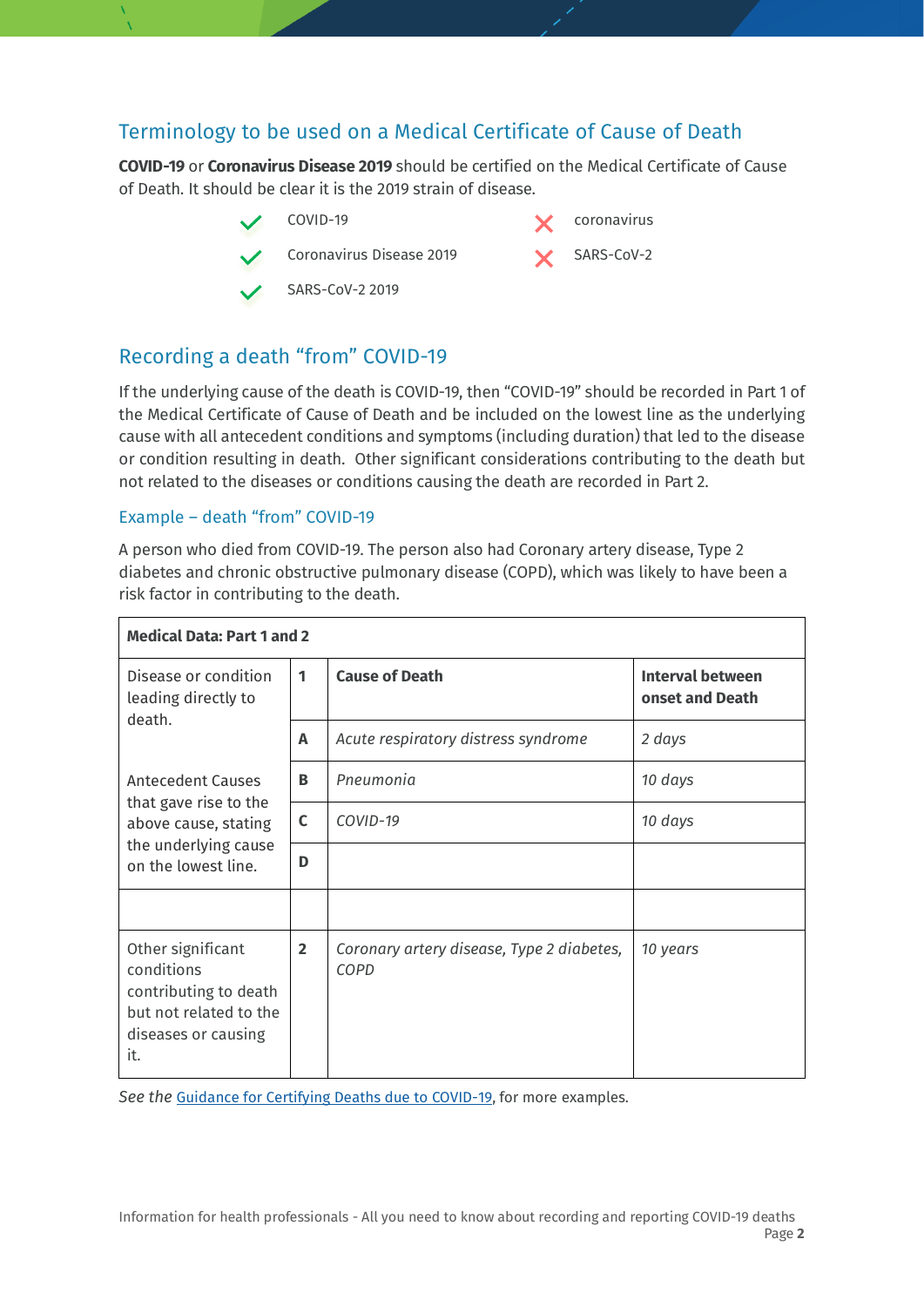### Recording a death "with" COVID-19

If a person had COVID-19 but the virus was not part of the chain of events leading to death, COVID-19 should be included in Part 2 'other significant conditions contributing to death', with the main condition disease or condition in Part 1 followed by the underlying causes below.

#### Example – death "with" COVID-19

A person who died from aspiration pneumonia following a period of immobility due to a chronic medical condition (e.g. dementia). The person also acquired COVID-19 3 days prior to the death.

| <b>Medical Data: Part 1 and 2</b>                                                                                        |                |                                     |                                            |
|--------------------------------------------------------------------------------------------------------------------------|----------------|-------------------------------------|--------------------------------------------|
| Disease or condition<br>leading directly to<br>death.                                                                    | 1              | <b>Cause of Death</b>               | <b>Interval between</b><br>onset and Death |
|                                                                                                                          | A              | Acute respiratory distress syndrome | 2 days                                     |
| <b>Antecedent Causes</b><br>that gave rise to the<br>above cause, stating<br>the underlying cause<br>on the lowest line. | В              | Aspiration pneumonia                | 10 days                                    |
|                                                                                                                          | C              | Dysphagia                           | 3 Months                                   |
|                                                                                                                          | D              | Vascular dementia                   | 5 Years                                    |
|                                                                                                                          |                |                                     |                                            |
| Other significant<br>conditions<br>contributing to death<br>but not related to the<br>diseases or causing<br>it.         | $\overline{2}$ | COVID-19                            | 3 days                                     |

### Recording a death in presence of a post COVID-19 condition

Research is being undertaken into the long-term impacts of COVID-19. Accurate collection of deaths from a post COVID-19 condition is essential.

#### Example – death "from" post COVID-19 condition

A person who died from acute respiratory failure following a pneumonia that arose from the pulmonary fibrosis that developed post COVID-19 infection (acquired COVID-19 10 months ago). The person also had Coronary atherosclerosis, Hypertension, Osteoporosis.

| <b>Medical Data: Part 1 and 2</b>                     |   |                           |                                     |
|-------------------------------------------------------|---|---------------------------|-------------------------------------|
| Disease or condition<br>leading directly to<br>death. |   | <b>Cause of Death</b>     | Interval between<br>onset and Death |
|                                                       | A | Acute respiratory failure | 2 days                              |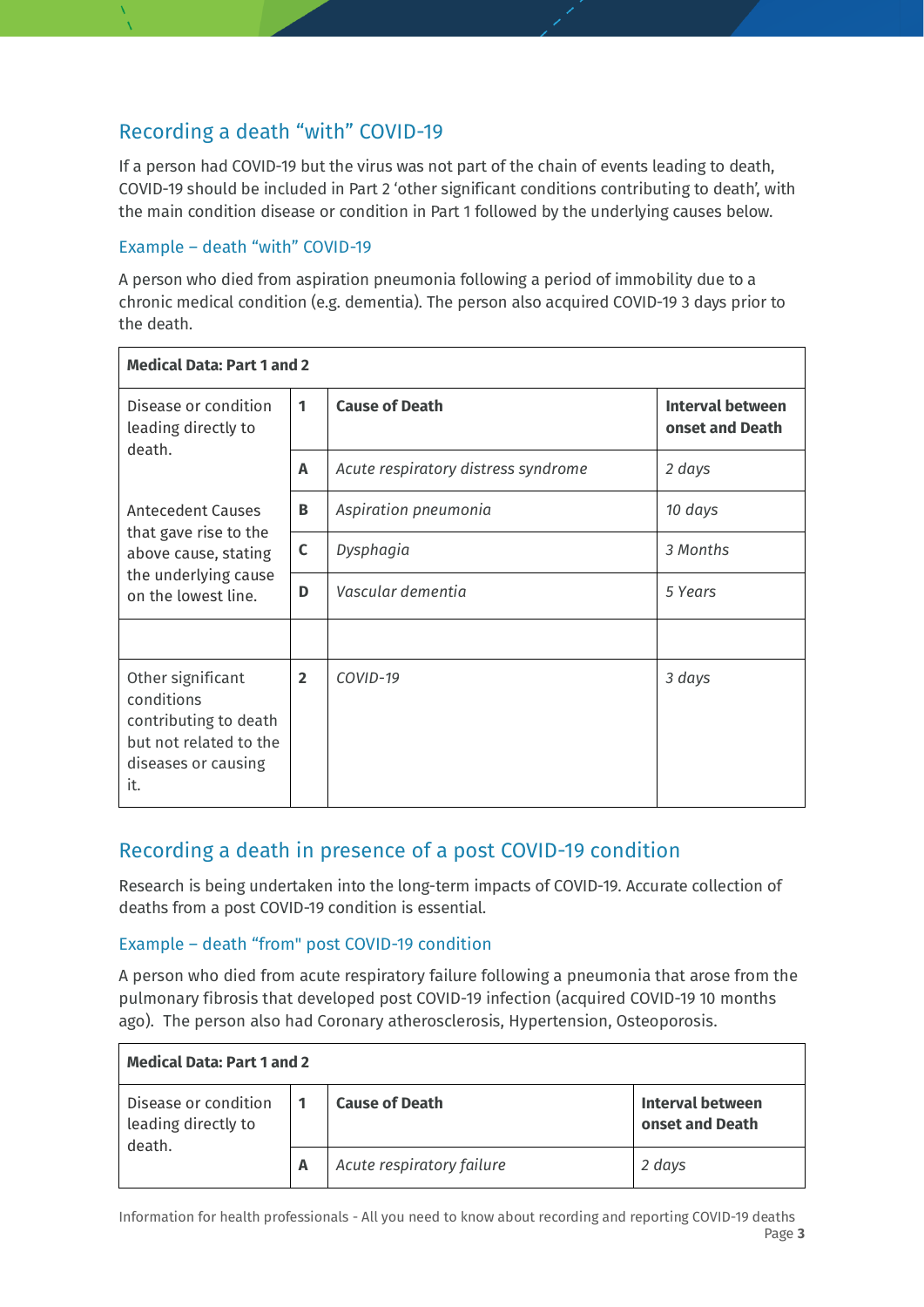| Antecedent Causes<br>that gave rise to the<br>above cause, stating<br>the underlying cause<br>on the lowest line. | B              | Pneumonia                                               | 10 days   |
|-------------------------------------------------------------------------------------------------------------------|----------------|---------------------------------------------------------|-----------|
|                                                                                                                   | C              | Severe pulmonary fibrosis post COVID-19<br>infection    | 10 months |
|                                                                                                                   | D              |                                                         |           |
|                                                                                                                   |                |                                                         |           |
| Other significant<br>conditions<br>contributing to death<br>but not related to the<br>diseases or causing<br>it.  | $\overline{2}$ | Coronary atherosclerosis, Hypertension,<br>Osteoporosis | Years     |

#### Example – death "with" post COVID-19 condition

A person who died from a cerebral haemorrhage of cerebral metastases, that arose from metastatic liver, brain and lung disease following breast cancer. They also had a history of chronic pneumonia post COVID-19 infection, but this was not related to the diseases or conditions causing the death.

| <b>Medical Data: Part 1 and 2</b>                                                                                        |                |                                              |                                            |
|--------------------------------------------------------------------------------------------------------------------------|----------------|----------------------------------------------|--------------------------------------------|
| Disease or condition<br>leading directly to<br>death.                                                                    | 1              | <b>Cause of Death</b>                        | <b>Interval between</b><br>onset and Death |
|                                                                                                                          | A              | Haemorrhagic cerebral metastases             | 1 day                                      |
| <b>Antecedent Causes</b><br>that gave rise to the<br>above cause, stating<br>the underlying cause<br>on the lowest line. | B              | Metastases to liver, brain and lung          | 10 months                                  |
|                                                                                                                          | C              | <b>Breast Cancer</b>                         | 2 years                                    |
|                                                                                                                          | D              |                                              |                                            |
|                                                                                                                          |                |                                              |                                            |
| Other significant<br>conditions<br>contributing to death<br>but not related to the<br>diseases or causing<br>it.         | $\overline{2}$ | Chronic pneumonia post COVID-19<br>infection | 8 months                                   |

If the physician believes the death is related to COVID-19, it should be included in Part 1, with a timeline/sequence of events

 $\parallel$  If the physician believes COVID-19 is incidental to death, it should be included in Part 2  $\parallel$ 

Page **4**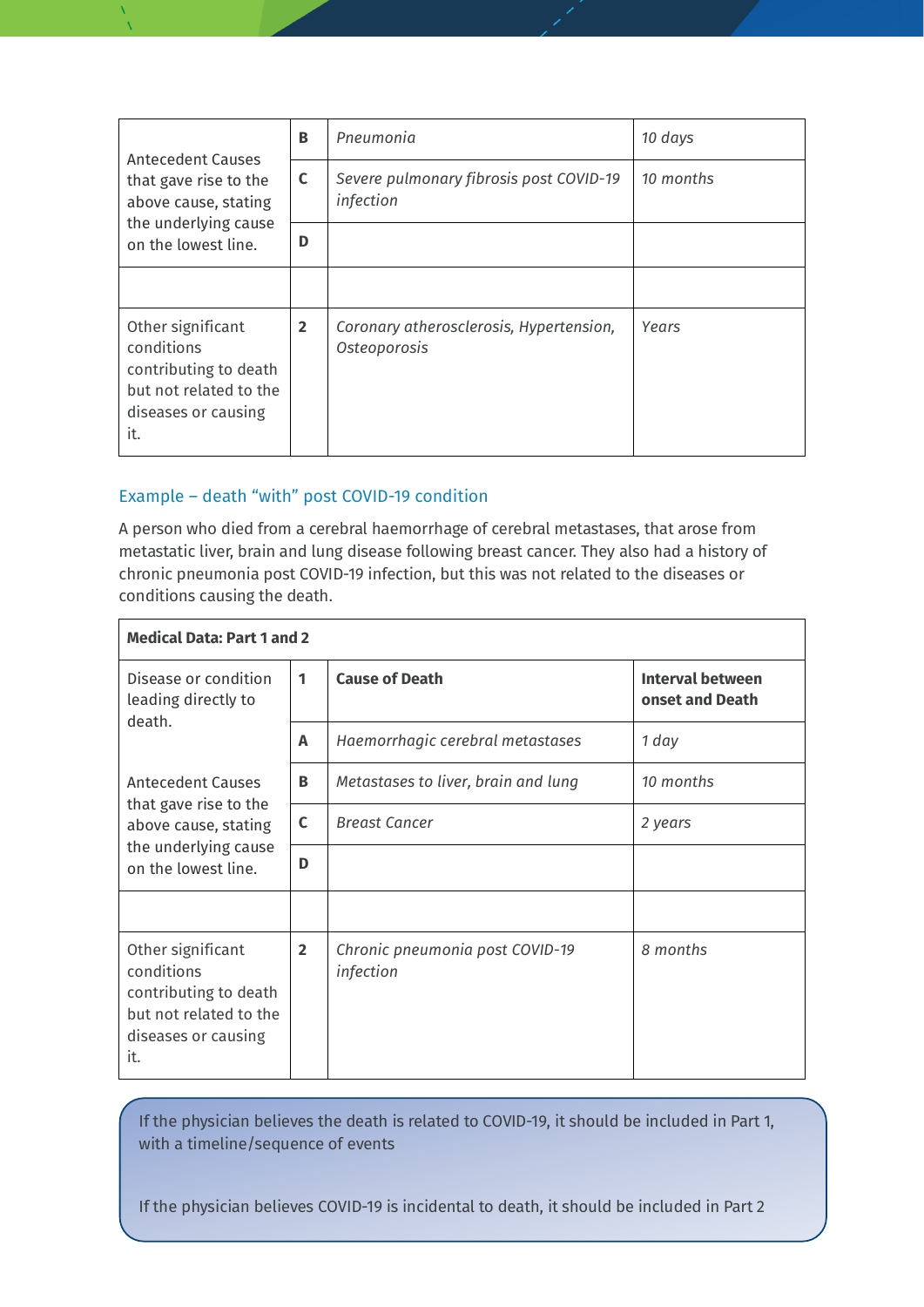## COVID-19 deaths reportable to the Coroner

#### **Not all COVID-19 deaths are reportable to the Coroner.**

A COVID-19 death will only be reportable to the coroner if:

- The person died as a result of the care they received or did not receive, for example, a missed diagnosis or failure to treat COVID-19 appropriately, or
- The death is a death in care<sup>[3](#page-4-0)</sup> (includes certain disability care, child protection and adoption care, involuntary care), or
- The death is a death in custody.
	- o *Note* the COVID-19 death of a person whose clinical care is being managed in a hospital, as a Hospital in The Home patient, or by virtual care monitoring in the community while a general Public Health Direction issued by the Chief Health Officer regarding isolation under section 362B of the Public Health Act is in force is NOT reportable to the coroner as a death in custody.

Further detailed information is available at [When does a COVID-19 death need to be](https://www.courts.qld.gov.au/__data/assets/pdf_file/0003/643197/ccq-fs-when-is-a-covid-19-death-reportable-to-the-coroner.pdf/_recache)  [reported to the coroner \(courts.qld.gov.au\)](https://www.courts.qld.gov.au/__data/assets/pdf_file/0003/643197/ccq-fs-when-is-a-covid-19-death-reportable-to-the-coroner.pdf/_recache)

## Do I need to report a COVID-19 death to Queensland Health?

Hospital and Health Services should report COVID-19 deaths to the department by email within 72 hours to the COVID-19 Public Health Incident Management Team. An email should be sent to [COVID-19.death.notifications@health.qld.gov.au.](mailto:COVID-19.death.notifications@health.qld.gov.au)

General practitioners and private hospitals are asked to report COVID-19 deaths to Queensland Health within 72 hours by emailing the Queensland Department of Health COVID-19 Public Health Incident Management Team at [COVID-19.death.notifications@health.qld.gov.au.](mailto:COVID-19.death.notifications@health.qld.gov.au)

When advising the Queensland Department of Health of COVID-19 deaths, please include the following information in the email:

- Full name
- Residential address
- Date of birth
- First Nations status
- Date of death
- Place of death at home / in hospital/ in an aged care facility / other (specify)
- Comorbidities
- Contact details (of the reporting person) for follow up

<span id="page-4-0"></span><sup>&</sup>lt;sup>3</sup> Coroners Court of Queensland Information Sheet – Deaths in care (disability) April 2021 **Deaths in Care** (disability) - [Information Sheet \(courts.qld.gov.au\)](https://www.courts.qld.gov.au/__data/assets/pdf_file/0011/678485/Deaths-in-care-disability-Information-sheet-v3-April-2021.pdf)